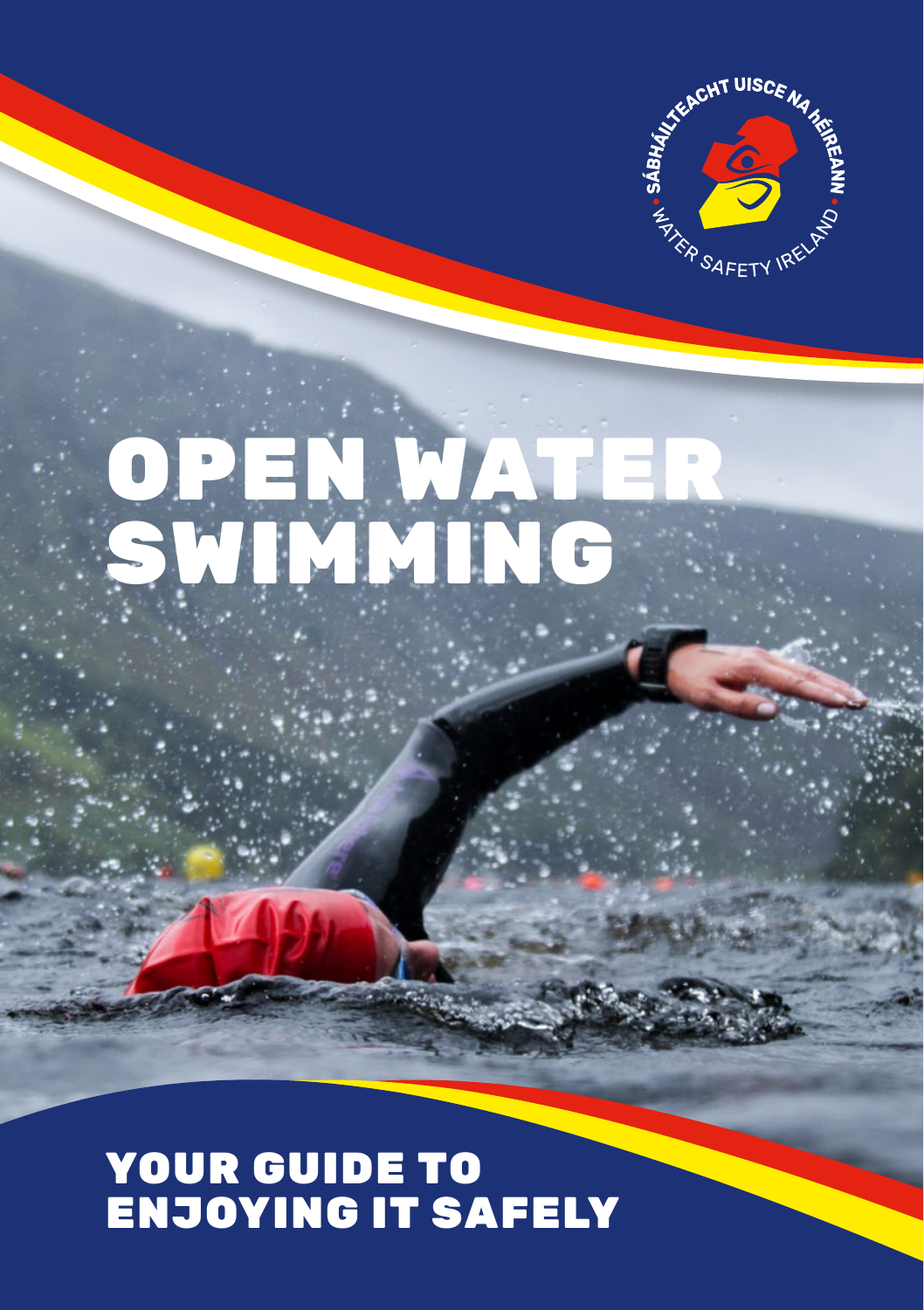**Open water swimming has both physical and mental health benefits for us all. Many people describe the feeling of intense satisfaction after plunging into cold water. It leaves the body tingling all over and helps clear the mind of worries and anxieties.** 

**Year-round swimmers are adamant that the sea has the potential to alleviate the effects of a number of physical ailments including arthritis, chronic pain and lots more. But before you dive in, here's the know how you need to stay safe.**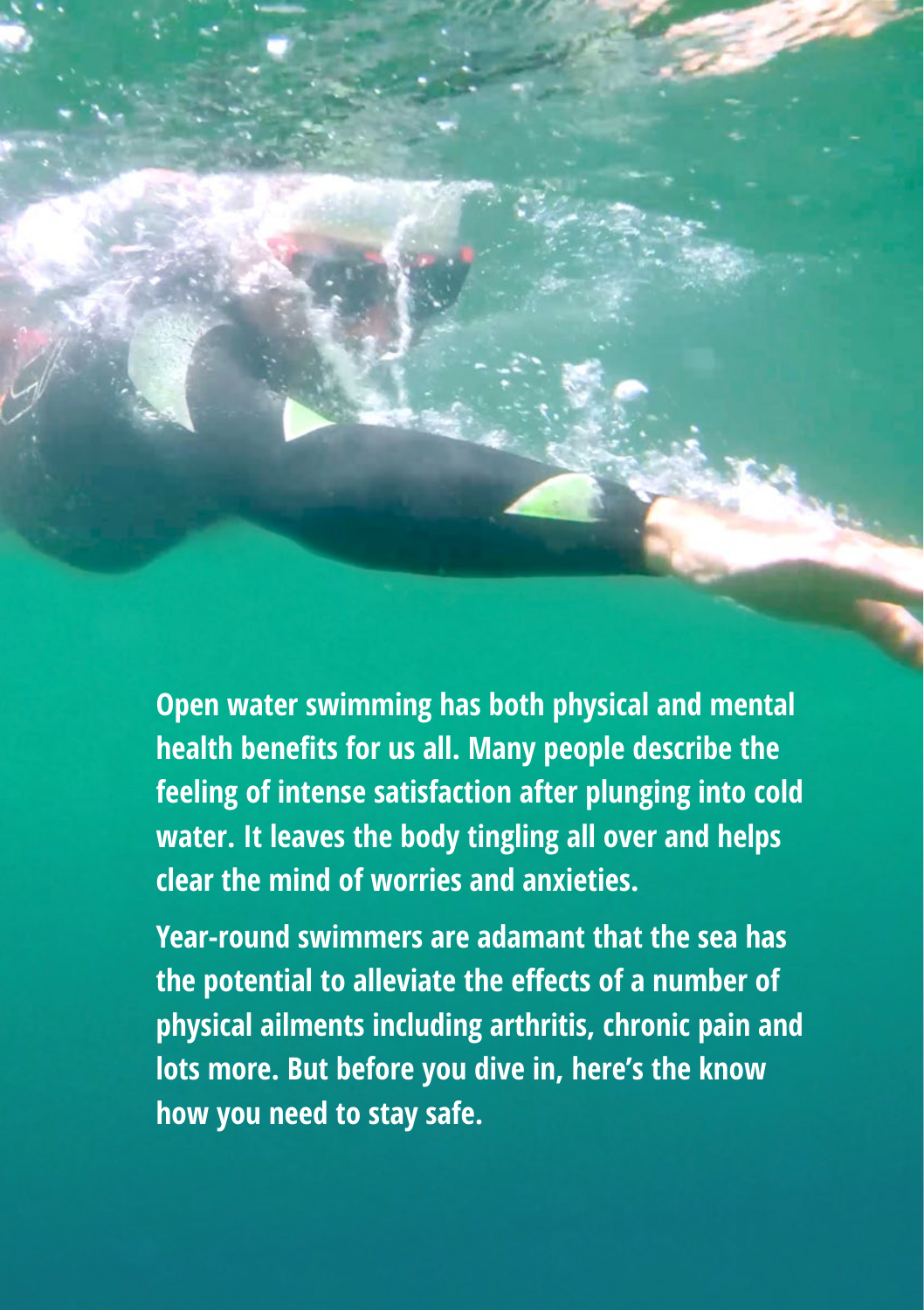

#### CHECK THE WEATHER FORECAST AND TIDES

Always look at the wind and weather forecasts before swimming, then check the type of tides. Spring tides are more hazardous as they cause stronger rip currents on beaches and increase the risk of stranding. Use local knowledge to identify the location of the rip currents on your beach, or bathing area. It is much safer to swim on a rising tide than on a falling tide. Use an App on your phone, websites online or newspapers for further real time information about tides. E.g. Tides Near Me.

#### WHEN TO SWIM IN OPEN WATER

Start in the summer when the water temperature in Ireland is somewhere between 14° and 18° degrees Celsius. The sensible way to acclimatise to cold water is to swim in it regularly. Then gradually extend your time in the water with practice. For the beginner or novice swimmer our advice is "Swim within your depth – stay within your depth.

When entering the water, throw some water down the back of your neck to help prepare your body for the cold water immersion; this helps reduce the risk of cold water shock.

#### WATER TEMPERATURES AND BUOYANCY

Sea water can vary from 5° in the Winter to 25° Celsius in a heat wave. While freshwater can vary from as low as 1° in the Winter to 27° Celsius in a heat wave. The salinity of saltwater gives you approximately 14% extra buoyancy in the water so it is easier to swim there than in fresh water.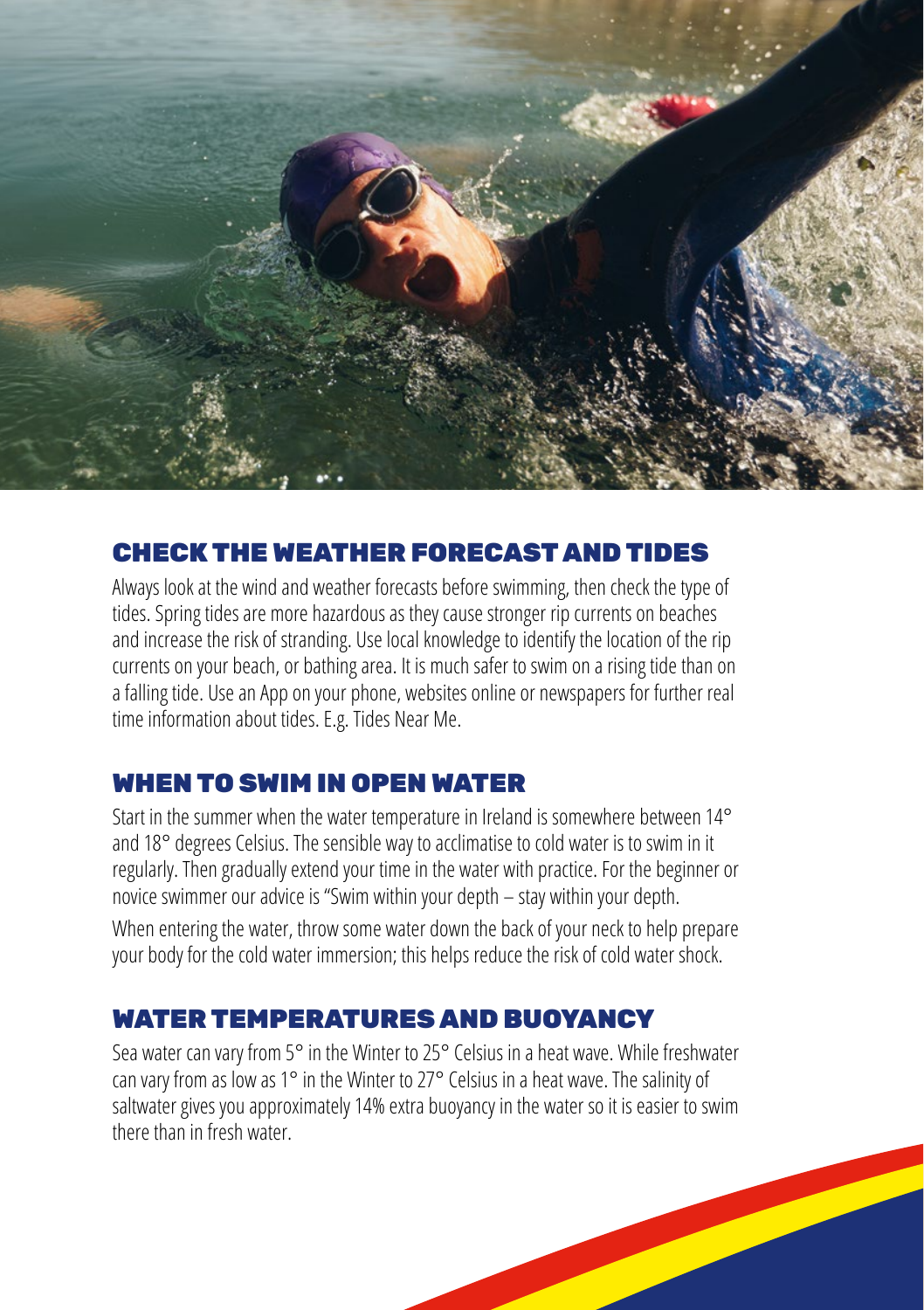# **SWIMMER OR** DIPPER? PUT SAFETY FIRST

**Make these rules your mantra whenever you get in the water. If you don't, you're putting your life and the lives of others who may try and rescue you at risk.**

#### 1. NEVER SWIM ALONE

Our climate is unpredictable, that means the sea can change very quickly. Heed the advice given by regular swimmers. If they are not getting into the water due to conditions, then do not enter the water. If you do get in to difficulty, remain calm, try and float or tread water, until you can either continue swimming or are rescued.

#### 2. MAKE SURE YOU CAN BE SEEN

It is essential that you wear a brightly coloured swimming cap. Yellow, pink… a colour that stands out in the water so other water users can see you. You should also use a bright coloured tow float for the same reason. Don't be naïve about your vulnerability in the water. Boats and jet skis, depending on their speed, can pose a real threat to you similar to a vehicle on the open road.

#### 3. ALCOHOL AND WATER NEVER MIX

3 in 10 people who drown have consumed alcohol before entering the water. Alcohol severely reduces your ability to swim and respond to risks as it impairs your judgement. Do not consume alcohol before you enter open water and, just as with driving, do not swim in open water the day after drinking alcohol.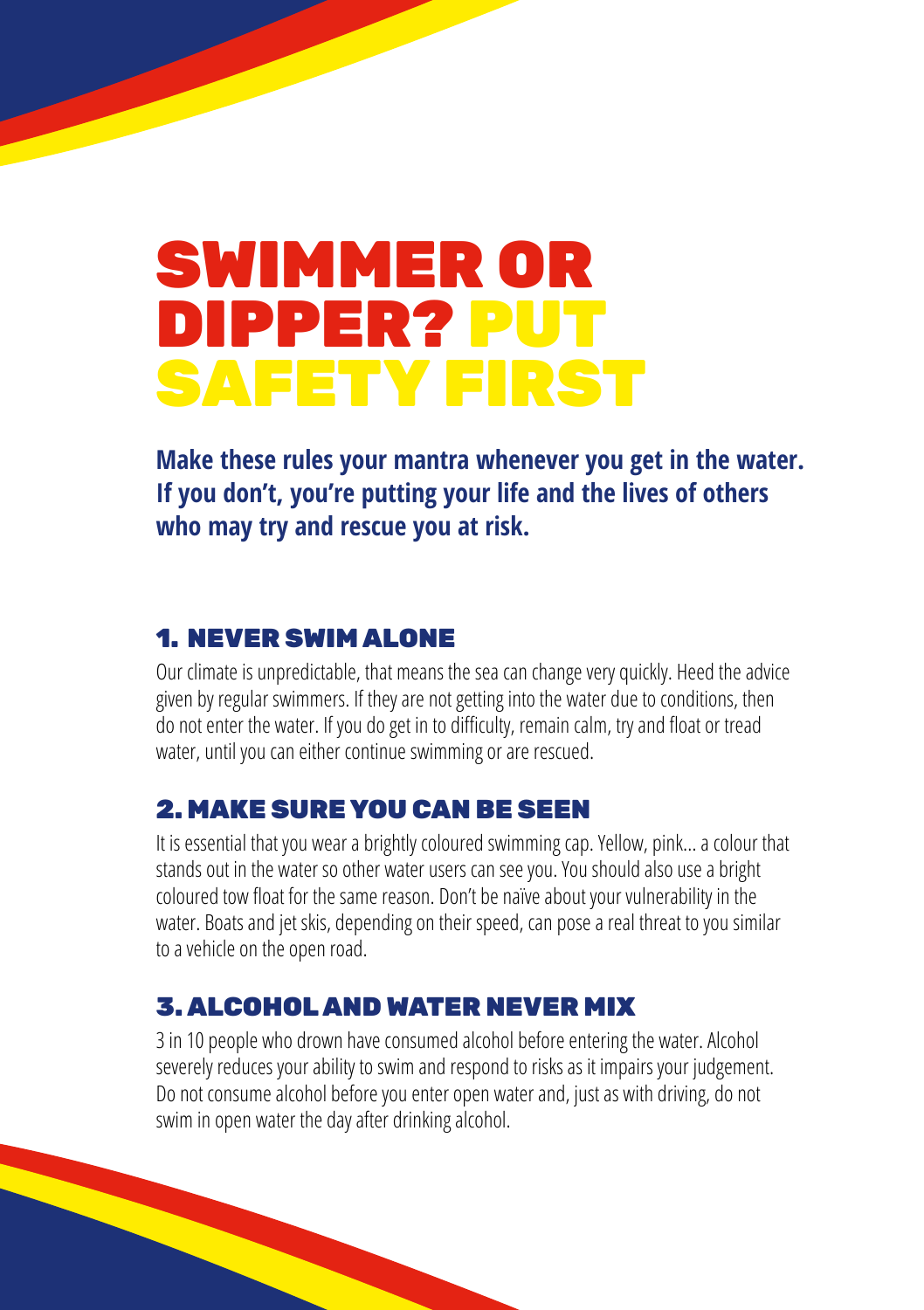#### 4.LISTEN TO YOUR BODY

Do not let yourself get too cold in the water. Your body will react differently to the cold on different days. If you are tired, or developing a cold or flu you can start to feel colder, faster than usual. Always tailor the length of your swim to how you are feeling on a given day.

Get out if you are not feeling comfortable, and never set time goals for staying in the water.

#### 5. WARM UP FAST

Post-swim it is important to warm up as quickly as possible. Once you get out of the water you can continue to cool for approximately 20-30 minutes. This means that your deep body or core temperature will be cooler 20-30 minutes after your swim than when you got out of the water. Get dry and dressed in warm layers of clothing as quickly as possible. Warm drinks are also a great way to bring your body temperature back to normal. Bring a flask of your favourite hot drink with you.

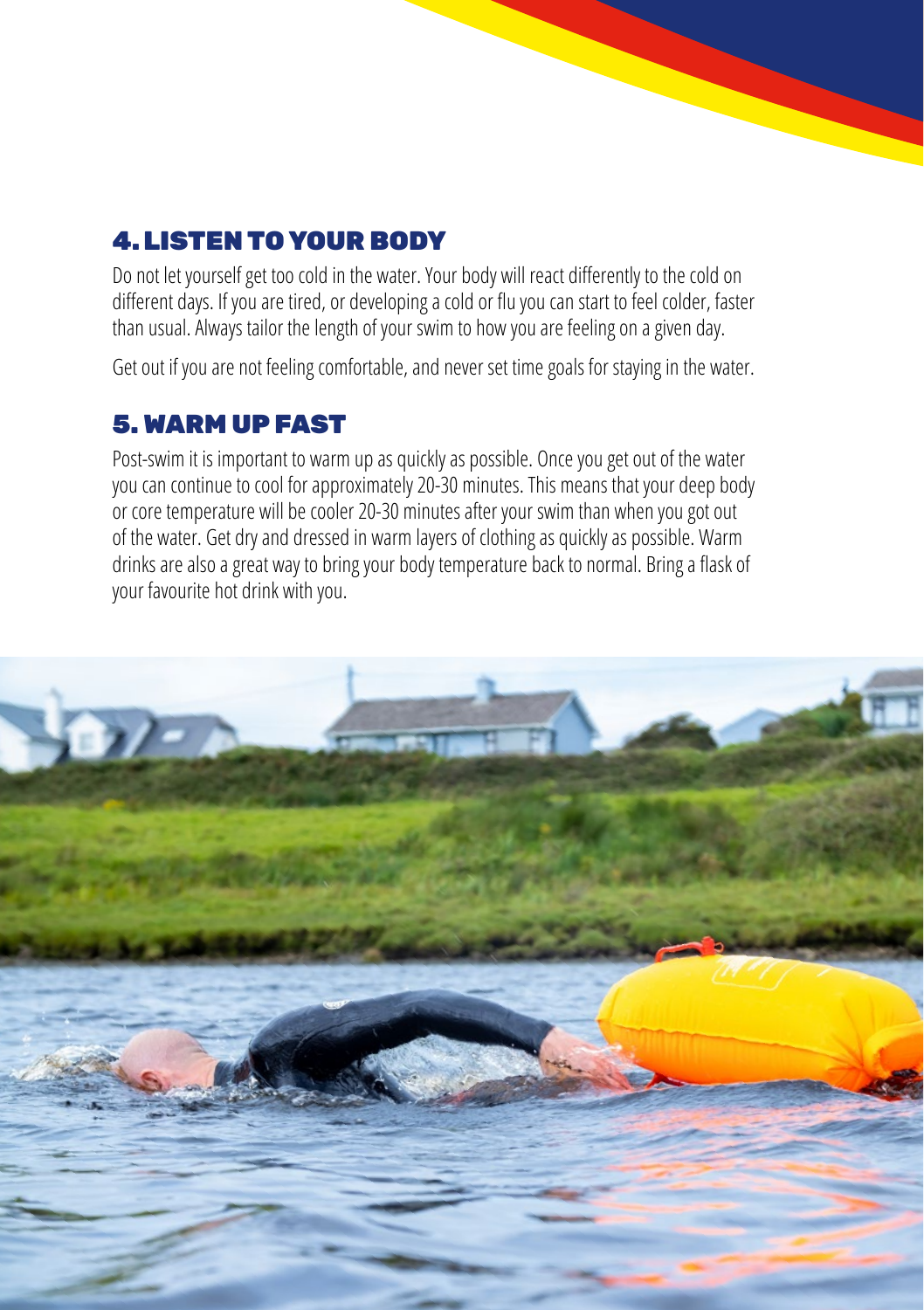### CHECKLIST TO BRING WHEN OPEN WATER SWIMMING

- **• A silicone cap if dipping all year round, with an additional**
- **• A dry absorbent towel.**
- **• Ear plugs especially in October to May.**
- **• A tow float, even when swimming close to shore and especially at slipways and piers.**
- **counteract the severity of the cold ground while togging in and out.**
- **• Floating goggles and a bottle of baby shampoo to rinse them off after each swim. This prevents fogging and increases visibility.**
- **the water.**
- **• A thermal beanie cap to wear immediately upon exiting the water and good warm clothing.**
- **• Booties or socks.**
- **• Gloves.**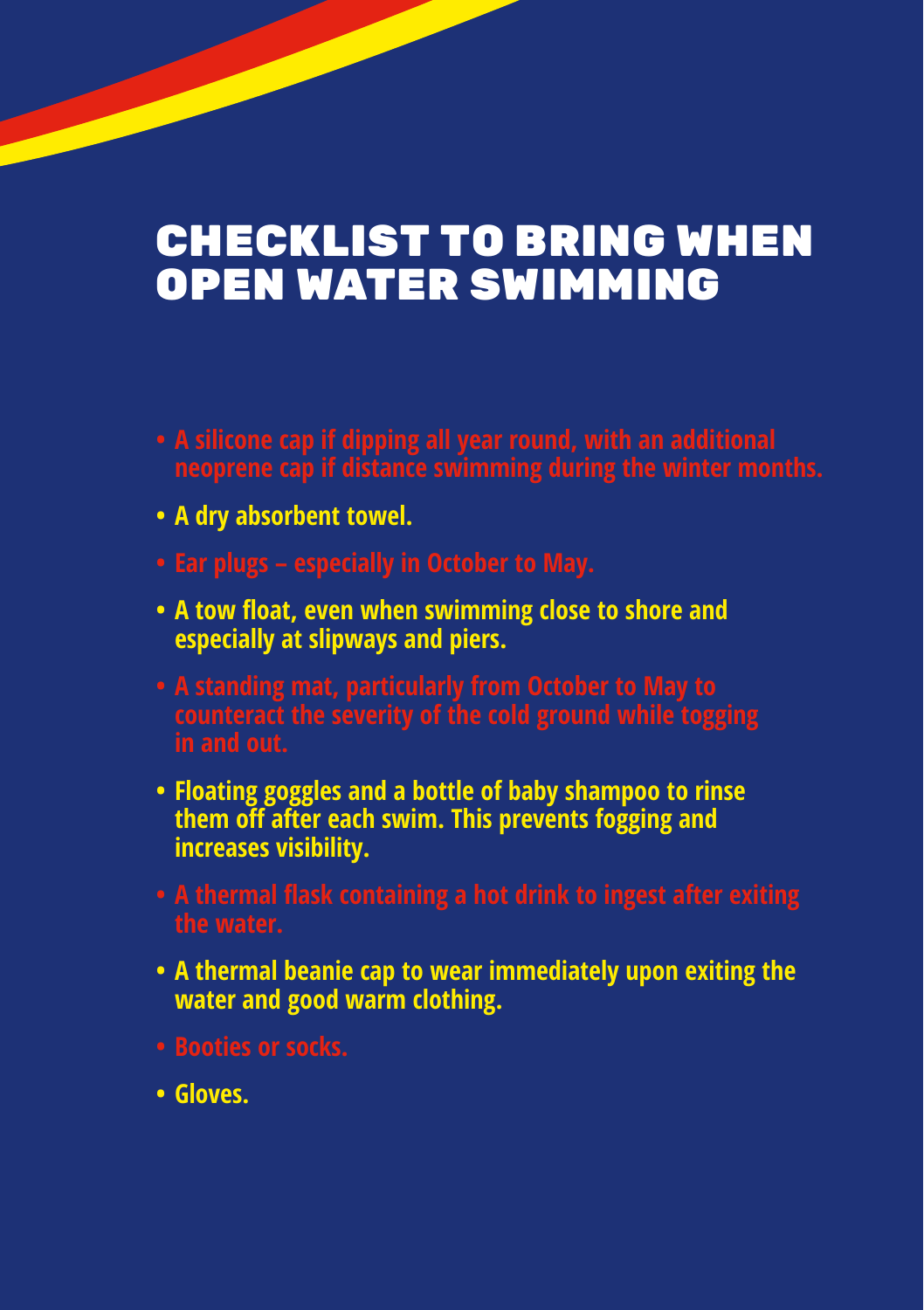

#### GUIDELINES AND ADVICE

A useful rule of thumb for beginner and novice open water swimmers is **"Get in warm – get out warm"**.

More experienced Open Water Swimmers should always remember, 2 minutes per water degree Celsius. So if the water is 14°C the maximum time in the water is 28 minutes; 6°C the maximum time is 12 minutes and only if you are feeling well. During the winter months we recommend that you wear a neoprene cap, gloves, booties or socks and use floating goggles.

#### SWIMMING AT NIGHT

The dangers of swimming at night far outweigh the benefits. Swimming at night substantially impairs your visibility, as well as your ability to see and appreciate hazards. Night swims should only be undertaken by experienced open water swimmers. Lightsticks and tow floats should be used and there must be surface rescue with lifeguards, kayaks and safety boats appropriate for the number of swimmers in the water.

#### OTHER DANGERS TO BE AWARE OF

At Low water you are more likely to be stung by a Weever fish sting when entering or leaving the water from beaches, especially on Spring tides. In fresh and salt water, you are also more likely to slip or fall on surfaces with algae on them both.

At High Water during the summer be aware of Jellyfish infestations at your swimming location. Lions Maine Jelly fish and the Portuguese Man of War are potentially dangerous and can inflict severe stings.